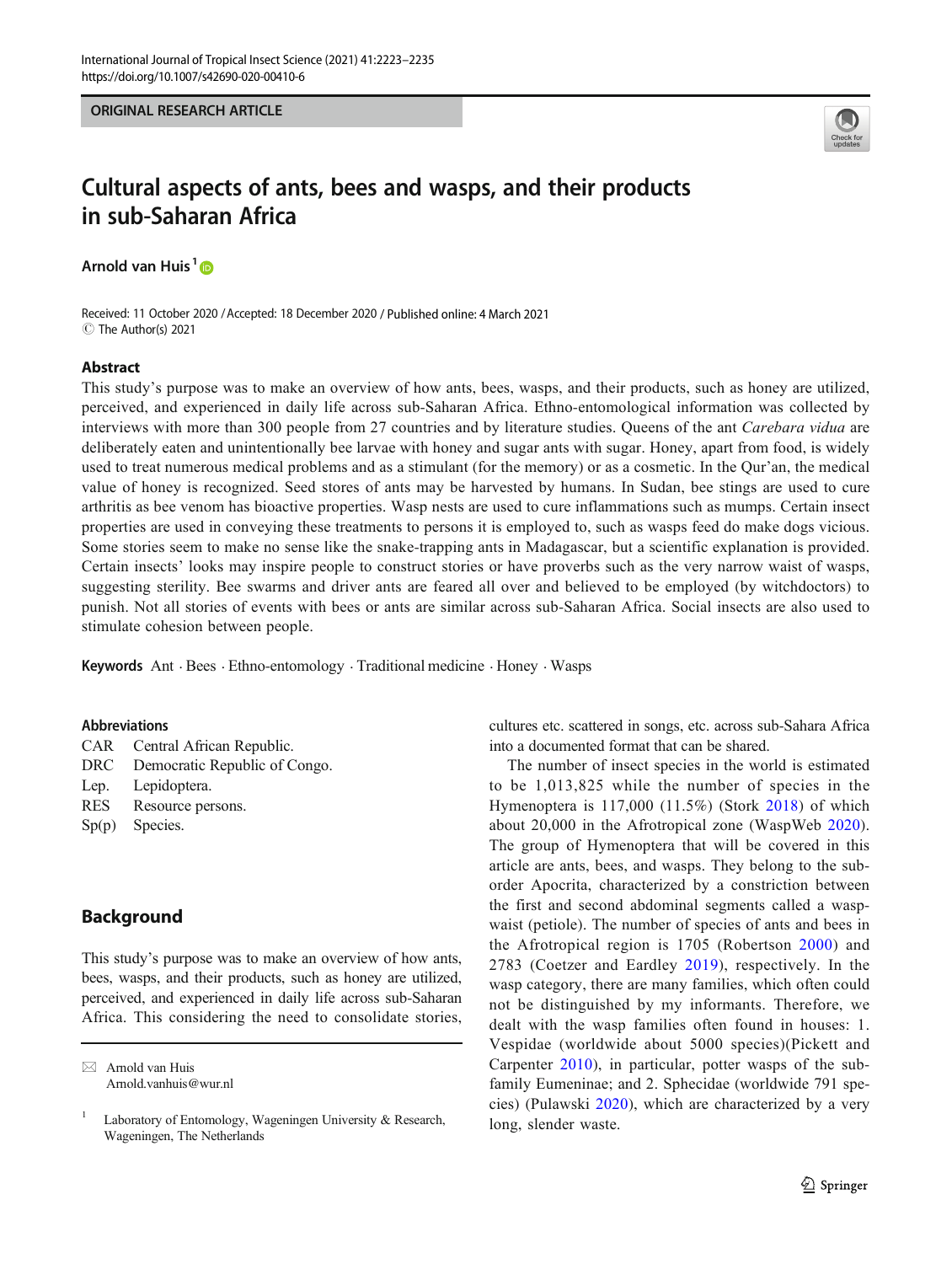The honey bee Apis mellifera (Hymenoptera: Apidae) seems to have 24 subspecies in Africa, corresponding to geographical or ecologically distinct regions (Hepburn and Radloff [1998](#page-11-0)). However, the classification into well-defined sub-species seems to be complex and for the purpose of this article, it is not relevant to go further in detail. The species occurs worldwide, but analysis of mitochondrial genomes of 18 A. mellifera subspecies supports a northern African or Middle Eastern origin (Tihelka et al. [2020](#page-12-0)).

Adult females of the solitary wasps in the families Vespidae and Sphecidae, capture prey that they paralyze with a sting (the venom acting as preservative) and place the prey in a closed-cell along with an egg (Delong [1960;](#page-10-0) Weseloh [2003\)](#page-12-0). The larva that hatches feeds on the enclosed prey until fully developed. Species specialize on different prey and construct different kinds of cells. Sphecid wasps such as mud daubers build their mud nests in attics, carports, and porches (Akre and Reed [2002](#page-10-0)). These wasps are often clearly visible around nesting sites as they make frequent trips carrying mud to build their nests.

In this article, we often dealt with ants of the genus Dorylus, also called driver ants, safari ants, soldier ants, or siafu (Fig. 1). I will use the name 'driver ants' in this article. Dorylus spp. have the largest queen of all ants capable of laying 1 to 2 million eggs in a month. A colony such as those of Dorylus wilverthi, may have 22 million workers (Hölldobler and Wilson [1990\)](#page-11-0). During migration, they form a bivouac, a nest that measures a meter across constructed out of the living ant workers' bodies to protect the queen and larvae and are later deconstructed as the ants move on. During their migratory phase, the ants set up bivouacs at new sites each night. In the morning, the bivouac dissolves into raiding columns that travel up to 20 m per hour with lead workers laying a chemical trail for other workers to follow.



Fig. 1 Dorsal view of ant *Dorylus gribodoi* (Hymenoptera: Formicidae). Source: [https://commons.wikimedia.org/wiki/File:Dorylus\\_gribodoi\\_](https://commons.wikimedia.org/wiki/File:Dorylus_gribodoi_casent0172627_dorsal_1.jpg) [casent0172627\\_dorsal\\_1.jpg](https://commons.wikimedia.org/wiki/File:Dorylus_gribodoi_casent0172627_dorsal_1.jpg). Attribution: April Nobile / [www.AntWeb.](http://www.antweb.org) [org](http://www.antweb.org)

Smaller workers lead the column, while larger, formidable soldiers protect the flanks. They defend themselves fiercely when being attacked. They can wipe areas clean of insects and small mammals (Mahar [2016\)](#page-11-0).

A part of the results dealing with medicine has been published in Van Huis ([2002](#page-12-0)). Sometimes the boundary between medicine and superstition is not clear and arbitrary decisions are then made. Similar articles have been published that deal with the Isoptera (termites) (Van Huis [2017](#page-12-0)) and Lepidoptera (butterflies and moths) (Van Huis [2019\)](#page-12-0).

# Methods

The information was collected by reviewing the literature and personal interviews. The interviews were conducted in the years 1995 and 2000 in Africa and concentrated on the traditional, nutritional, and medical uses of arthropods and their products as well as on their role in religion, witchcraft, art, song, music, dance, children's games, mythology, and literature. This list was used to ask open questions in unstructured interviews to generate qualitative data. Although the information was collected some 20 years ago, the information is not only valid, but probably more difficult to be obtained now. This because of the rapid urbanization and the fact that older people often had to be consulted which is a sign that this type of information is rapidly disappearing. A part of the results obtained in 1995 on insects has been published (Van Huis [1996\)](#page-12-0), as well as the part on edible insects over both years (1995 and 2000) (Van Huis [2003](#page-12-0)).

The total number of people interviewed was 304 from 27 different countries in sub-Saharan Africa of whom 22 were resource persons (experts without recorded ethnic affiliation) (Table [1\)](#page-2-0). Of the 5 other respondents, the ethnic group was unknown. The total number of ethnic groups was 121, excluding Zanzibar and Madagascar where the ethnicities were not recorded. Names of ethnic groups were checked, mostly in Wikipedia (Wikipedia [2019\)](#page-12-0) and the Joshua project (Joshua project [2019](#page-11-0)). This project coordinates the work of missionary organizations to highlight the ethnic groups of the world with the fewest followers of evangelical Christianity.

Most of the people interviewed were scientists or technicians trained in entomology. The interviewees were identified by visiting entomological groups of universities and (inter)national agricultural research institutes, plant protection services, museums, and crop protection projects. Most staff of these organizations were interviewed (often arranged by the responsible officers). The age of the persons interviewed varied between 25 and 65. Most of the respondents were male reflecting the gender composition of the organizations. A few times people were interviewed in villages who had no entomological background. This proved to be a challenge because of language and confusion about the insect species. Twenty-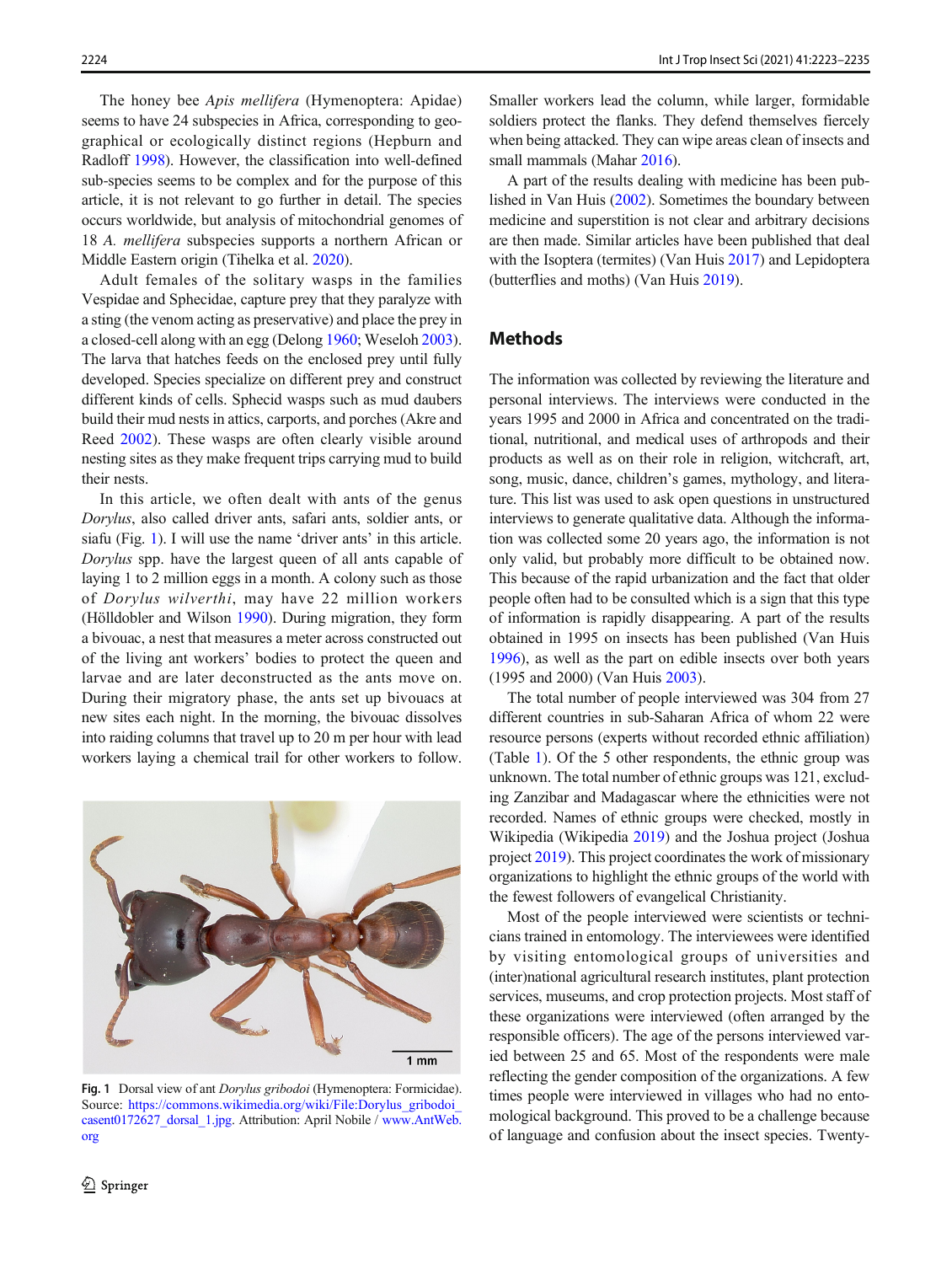## <span id="page-2-0"></span>Table 1 The number of respondents (N) per country and ethnic group

| Country                                          | Ethnic group - N                                                                                                                                                 | $RES1$ N |                |
|--------------------------------------------------|------------------------------------------------------------------------------------------------------------------------------------------------------------------|----------|----------------|
| Benin                                            | Bariba-1, Fon-4, Goun-1, Nagot-6, Popo-1, Tori-1                                                                                                                 |          | 14             |
| Burundi                                          | Hutu-2                                                                                                                                                           |          | 2              |
| <b>Burkina Faso</b>                              | Mossi-4, Fula-1                                                                                                                                                  |          | 5              |
| Cameroon                                         | Bafia-1, Bakoko-1, Bakossie-1, Bamileke-14, Banen-1, Bani-Pahuin-1, Bassas-2, Beti-Eton-1, Beti-Ewondo-1, Bolous-1, 2<br>Matha-1, Tikar-1, Wimboum-1, Yambassa-1 |          | 28             |
| CAR <sup>2</sup>                                 | Gbaya-1, Kari-1                                                                                                                                                  |          | $\overline{c}$ |
| DRC <sup>3</sup>                                 | Mbochi-1, Teke-1                                                                                                                                                 |          | 2              |
| Chad                                             | Arabe-1, Goulaye-2, Kanembou-1, Mbaye-2, Ngambaye-7, Sara-Kaba-1, Sara-Niellim-1, Tupuri-1, Wadai-1                                                              |          | 17             |
| Gambia                                           | Jola-1, Mandinka-1                                                                                                                                               |          | 2              |
| Guinee-Bissau Balanta-1                          |                                                                                                                                                                  |          | 1              |
| Kenya                                            | Kalenjin-1, Kamba-4, Kikuyu-2, Luo-4, Meru-1, Somalian-1                                                                                                         |          | 13             |
| Madagascar                                       |                                                                                                                                                                  |          | 24             |
| Malawi                                           | Chewa-1                                                                                                                                                          |          | $\mathbf{1}$   |
| Mali                                             | Fula-1, Mande-Malinke-1, Mande-Mandinka-1, Sarakolé-1, Senufo-2, Songhay-3, Tuareg-1                                                                             |          | 10             |
| Mozambique                                       | Bitonga-1, Makua-1, Nchope-1, Shona-1, Tsonga-Rhonga-2, Tsonga- Shangana-1, Tsonga-Tswa-1                                                                        |          | 8              |
| Namibia                                          | Damara-1                                                                                                                                                         |          | 1              |
| Niger                                            | Djerma-1, Hausa-9, Kanuri-1, Songhai-4                                                                                                                           | 1        | 15             |
| Nigeria                                          | Ebibio-1, Ebira-1, Yoruba-15, Unknown-1                                                                                                                          |          | 18             |
| Rwanda                                           | Kiga-Toro-1                                                                                                                                                      |          | $\mathbf{1}$   |
| Senegal                                          | Bainuk-1, Diola-4, Fula-1, Halpulaar-2, Lebu-1, Serer-3, Wolof-5                                                                                                 |          | 17             |
| South Africa                                     |                                                                                                                                                                  | 6        |                |
| Sudan                                            | Dongolawi-1, Fula-1, Gaälien-3, Kambari-Abadi-1, Kawahla-1, Kuku-1, Mahas-1, Nubian-1, Nubian-Mahas-1,<br>Rubatab-2, Tunyur-1, unknown-4                         | 5        | 18             |
| Tanzania                                         | Chaga-7, Digo-1, Iraqw-3, Iramba-1, Mwarusha-2, Pare-1, Rangi-1, Sukuma-2, Zanaki-1                                                                              | 1        | 19             |
| Togo                                             | Akebu-1, Ewe-5, Cotocoli-1, Kabye-1, Mina-1                                                                                                                      | 3        | 9              |
| Uganda                                           | Acholi-1, Banyankole-1, Bunyoro-1, Busoga-1, Ganda-7, Langi-1, Luo-2, Nyoro-1                                                                                    |          | 15             |
| Zambia                                           | Bemba-1, Ila-1, Lovale-1, Lozi-2, Lunda-1, Namwanga-2, Nyanja-Chewa-1, Tonga-10, Tumbuka-1                                                                       | 2        | 20             |
| Zanzibar                                         |                                                                                                                                                                  |          | 9              |
| Zimbabwe                                         | Ndebele-1, Shona-9, Zezuru-1                                                                                                                                     | 2        | 11             |
| Total number of resource persons and respondents |                                                                                                                                                                  | 22       | 282            |

<sup>1</sup> Resource persons

<sup>2</sup> Central African Republic

<sup>3</sup> Democratic Republic of Congo

two of the respondents acted as resource persons on special subjects (for example experts on termites or insects as food or medicine) or had special positions (professors, heads of organizations, shamans, museum directors, and priests). In these cases, the ethnic origin of the person who provided the information was not considered relevant.

A list of issues was used to be covered in the interviews. Several respondents got this list before the country was visited. Often, they questioned elders, grandparents, family members, and acquaintances before my arrival. This information was then passed on to me. The respondent from rural areas had more information than those from urban areas.

Vernacular names and their meaning were double-checked with the respondents and most of the time by a literature search using web search engines, among which those that deal with scholarly literature. The national libraries and university libraries in London and Paris, the library of the African Studies Centre in Leiden, the Netherlands, and some libraries of the countries visited were consulted. The literature consulted was mainly of anthropological nature. Findings for a country or a certain tribe were only reported if the information was received from more than one respondent, or if the information given during interviews was confirmed in the literature. The respondents' countries and tribes are mentioned to specify the sources of information. They cannot be used for establishing correlations between ethnicity and information provided. The qualitative character of the information provided is emphasized.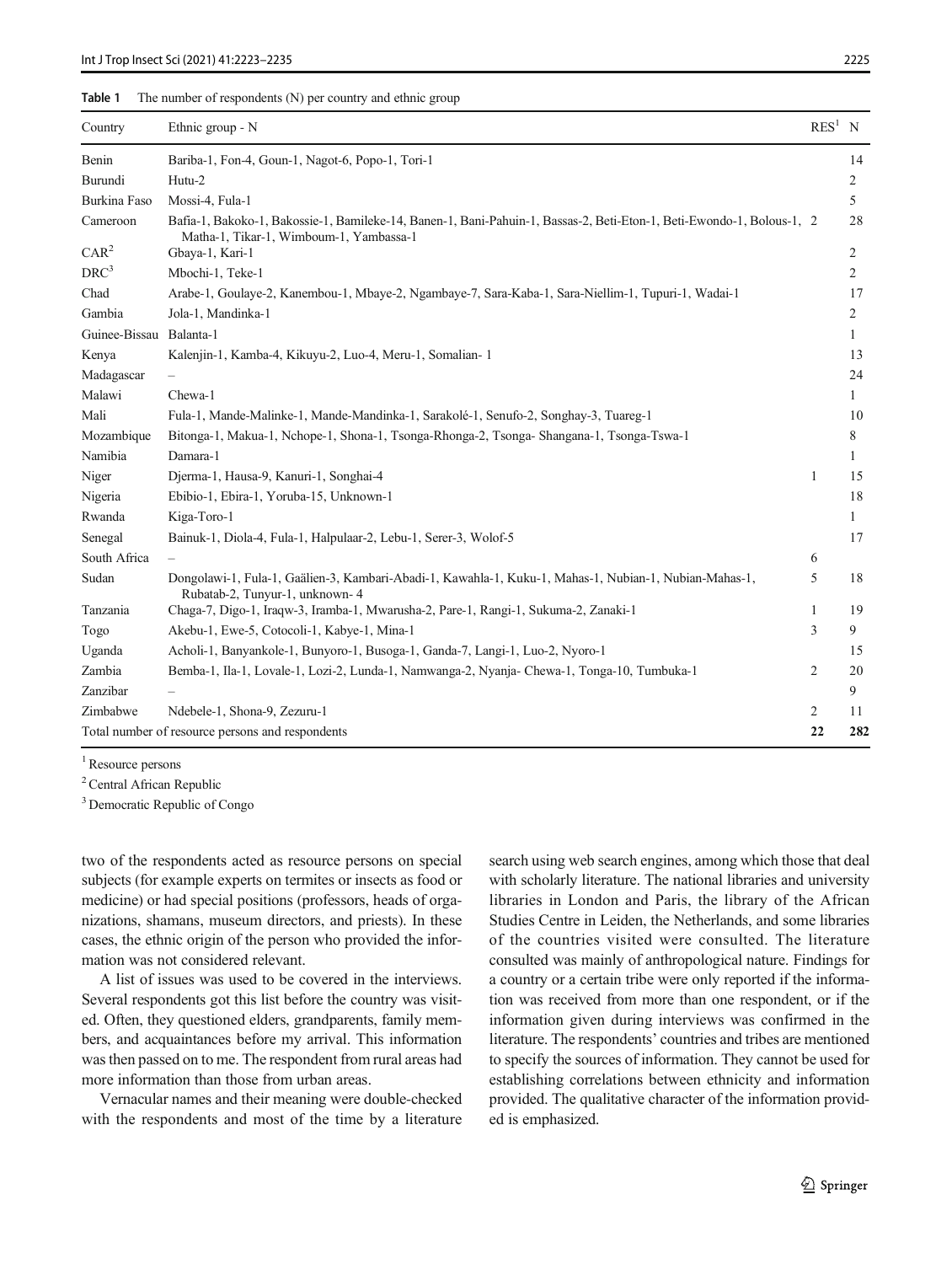# Results and discussion

## Which insects or their products are eaten?

### Bees and honey

Bee larvae are sometimes eaten together with the honey. Beer brewing from honey is common in Africa, but particularly in East Africa [Burundi: Hutu; Cameroon: Wimboum; Guinea-Bissau: Balanta; Kenya: Kalenjin (Ogutu [1986\)](#page-11-0),Kamba, Kikuyu, Luo, Meru; Sudan: Kuku; Tanzania: Chaga, Iraqw, Mwarusha, Pare; Zambia: Bemba, Lozi, Tonga, RES].

#### Ants

The nutritious alates (queens) of the thief ant, also called black ant, Carebara vidua (Hymenoptera: Formicidae) (Fig. 2) are collected during their nuptial flight when these ants emerge in large numbers from the termitaries in which their nests are concealed (Bequaert [1921](#page-10-0)). Often, only the abdomens are eaten, either uncooked or roasted (Ayieko et al. [2012](#page-10-0); Wheeler [1965](#page-12-0)). They are consumed in Kenya (Luo) (Ayieko et al. [2012\)](#page-10-0), Uganda (Ganda and Nyoro), Zambia (Tonga, Nyanja, RES), and Zimbabwe (Shona), often by frying or roasting the abdomen. They emerge from holes near the termite hill and for preventing them to fly, the head is often crushed. The small ants (workers) are irritating as they come out from the holes at the same time. The females are over 2 cm long, while the tiny yellowish workers are less than 2 mm long. They build their nests in close association with the nests of termites on which they prey (Lepage and Darlington [1984\)](#page-11-0).

Sugar ants (Camponotus spp.) are also eaten, mainly because it is difficult to remove them from the sugar, but at the same time it is believed that they are good for the stomach (Mozambique: Bitonga, Macua, Rhonga, Shangana), Zambia (Bemba, Luunda, Tonga, RES), and Zimbabwe (Ndebele,



Fig. 2 Dorsal view of ant Carebara vidua (Hymenoptera: Formicidae). Source: [https://commons.wikimedia.org/wiki/File:Carebara\\_vidua\\_](https://commons.wikimedia.org/wiki/File:Carebara_vidua_casent0101463_dorsal_1.jpg) [casent0101463\\_dorsal\\_1.jpg.](https://commons.wikimedia.org/wiki/File:Carebara_vidua_casent0101463_dorsal_1.jpg) Attribution: April Nobile. April Nobile / [www.AntWeb.org](http://www.antweb.org)

Shona). The San from the Kalahari in southern Africa, handcollect some Camponotus ants which are then pounded and mixed with salad, giving it a sweet-sour flavour, because of the formic acid (Nonaka [1996](#page-11-0)).

Weaver ants, a popular food in southeast Asia (Van Itterbeeck et al. [2014\)](#page-12-0), are not eaten in Africa, except for turning sauces acid (CAR: Kari). Only the Bamileke in Cameroon mentioned that they eat the eggs of the driver ants.

#### Wasps

Larvae or adults of wasps are not eaten, except for their use as medicine. I only came across a story mentioned by the Hausa in Niger, that they break the wasp into two and that from the tube of the abdomen (either a sphecid wasp or a vespid wasp of the genus Belonogaster) they suck a sugary substance.

### Beneficial ants and wasps

Driver ants clear the house of cockroaches, mice, snakes, scorpions, and termites (Cameroon: Bakossie, Bamileke, Bassas, Bolous, Beti-Ewondo; Kenya: Kalenjin, Kamba; Tanzania: Chaga, Iraqw, Mwarusha, Zanaki; Togo: Ewe). During the occupation, the occupants need to be absent. If you want snakes to come out of a hole, collected driver ant soldiers should be poured in (Nigeria: Yoruba). Contrary when ants are present it is believed that there are no snakes (Tanzania: Chaga). However, how to protect or clear your house and your animals from driver ants? To scare them off, fire was mentioned (Benin: Nagot; Nigeria: Yoruba), or spreading salt (Cameroon: Bamileke; Nigeria: Yoruba), ashes (Cameroon: Bakossie, Bamileke; Tanzania: Iraqw, Pare; Togo: Ewe), kerosine (Cameroon: Bakossie; Uganda: Ganda) or petrol (Cameroon: Bamileke, Banen).

In the north of Cameroun, the Mofu collect a thousand Dorylus soldier ants and put them in a calabash with leaves of Ficus abutilifolia. Using some rituals they release the ants in order to clear houses of termites such as *Trinervitermes* spp. from the straw of the roof, and Macrotermes subhyalinus from the sorghum stems protecting the walls, as well as snakes or other vermin (Seignobos [1999\)](#page-11-0). They can even direct the driver ants utilizing an ochre (natural clay earth pigment) trail to parts of the house where infestations of vermin or termites are most severe.

Wasps in orchards prevent not only mango's being stolen (Cameroon: Banen; Mozambique: Changana; Tanzania: Sukuma), but they also protect bird nests being raided by egg poachers (Tanzania: Sukuma; Chad: Sara-Niellim; Zimbabwe: Shona).

People at the borders of the Sahara, such as the Tuareg, collect grass seeds from ant nests (Bernus [1999\)](#page-10-0). This was also mentioned by informants from this region (Chad: Goulaye, Kanembou, Ngambaye, Tupuri; Mali: Songhai,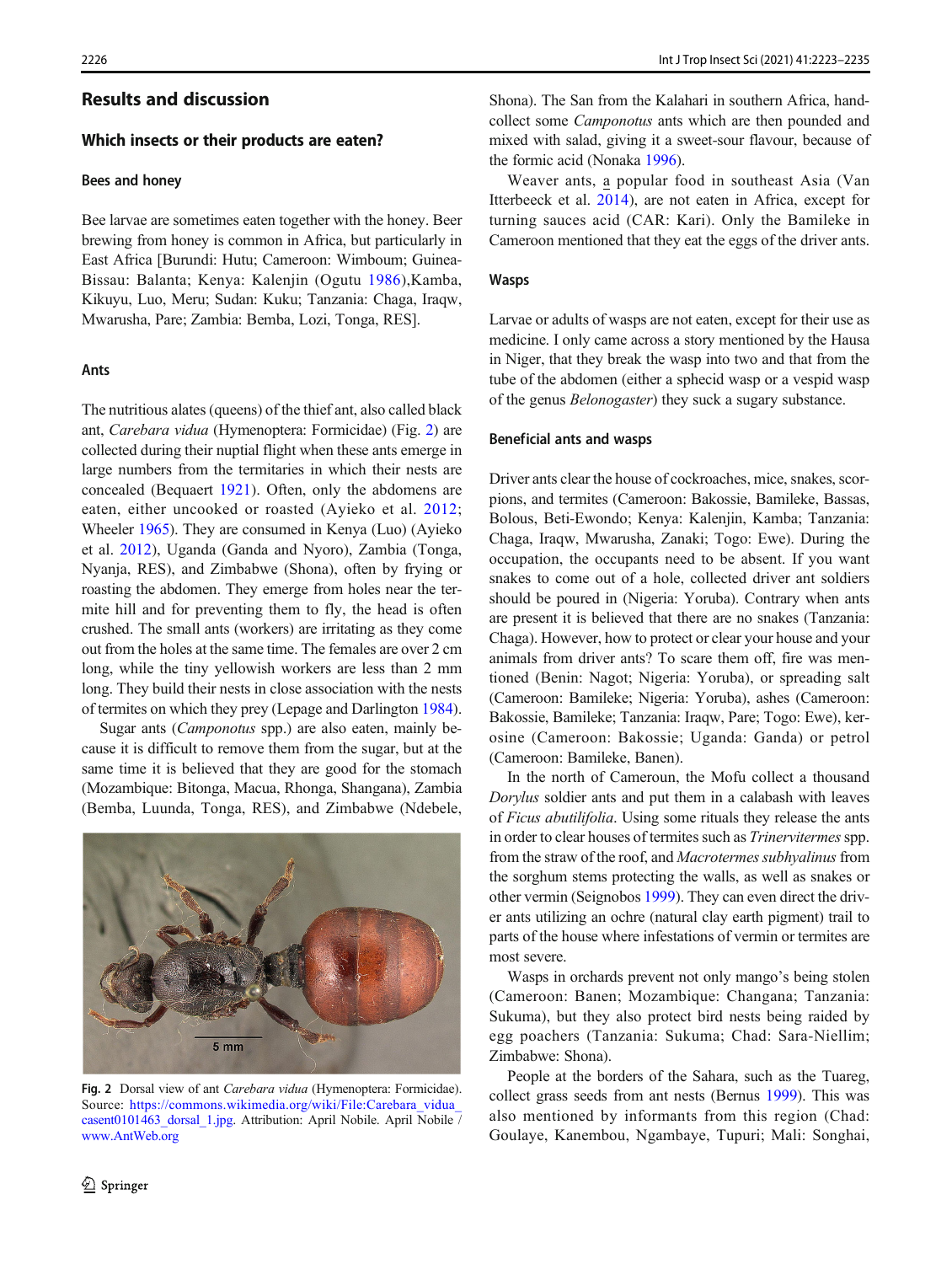Tuareg; Niger: Hausa, Songhai; Senegal: Wolof; Sudan: Gaälien, Mahas). One of those seeds is from Panicum turgidum, a stiff desert grass with smooth and solid stems (Irvine [1952](#page-11-0)). Also, the Nama people of southern Africa systematically and regularly collect from the stores of grass seeds collected by certain black ants.

## Medicine

#### Bees and honey

In Sudan (Dongolawi, Kambari-Abadi, Kuku, Kawahla, Rubatab, RES) bee stings are widely used as a cure against rheumatic arthritis [see for a review of bioactivities of bee venom: Azam et al. [2019](#page-10-0), Lee et al. [2014](#page-11-0) and Aliyazicioglu [2019\]](#page-10-0). This is also practiced in other countries (Burkina Faso: Mossi; Mozambique: Shona; Tanzania: Mwarusha). In Benin, a powder or decoction of the bee Apis mellifera, mixed with certain plant species, is used against dizziness, tiredness, asthma, stomach-ache, and myopia (Loko et al. [2019](#page-11-0)).

#### **Honey**

The use of honey in medicine is very well known, as indicated by several review articles (Abeshu and Geleta [2016](#page-10-0); Basa et al. [2016](#page-10-0); Rana et al. [2018\)](#page-11-0). To use honey as a medicine is a general practice in sub-Saharan Africa and was so recurrent in my interviews, that countries and ethnic groups need not be mentioned. In the Arabic and Islamic world, one has to take into account that the prophet Mohammed considered a drink of honey as one of the methods in curing an illness (AlRawi et al. [2017\)](#page-10-0). It seems to cure most ailments and the following were mentioned: allergy, anaemia, chest pain (often with eggs), bad cough (used with lime), whooping cough, asthma, flu, high fever (as an ointment), influenza, tonsillitis, earache [also mentioned as a remedy in the Qur'an (Thanvi [2015](#page-12-0); p. 89)], hiccup, tetanus, measles, as an ointment for dermatological problems (such as boils, sores, scabies, ulcers, leishmaniasis wounds, insect bites), jaundice, eye problems, cancer, epilepsy in Sudan (Mohammed and Babikir [2013](#page-11-0)), tiredness, stomach problems, (amoebic) dysentery, colic, constipation, diabetes, hypertension, palpitations, haemorrhoids, intestinal worms, poisoning (as antivenom), to purify the blood. Several times it was mentioned that it should be mixed with certain herbs. In Zanzibar, it is often mixed with raw eggs against cough. Besides curing health problems, it was also considered to prevent diseases and therefore used as a sweetener instead of sugar. It is also used as a carrier for other medicines. In West Africa, honey is often prescribed by marabouts (Muslim religious leader and teacher). It can also be used as a cosmetic (e.g. face masks by women), but also for cuts, scars, and (circumcision) wounds as an anti-septic. Very common is the use against burns, which frequently occurs as the use of open cooking fires in homesteads.

Honey can also be used as a stimulant: aphrodisiac, to obtain vital sperm, to facilitate child delivery, for babies who have difficulties in getting their teeth and for stimulating the intellect and the memory for babies and young children. Babies even during the first day of their lives, specifically in West Africa, receive a drop of honey in the mouth. In Nigeria (Yoruba), it is used at wedding ceremonies as dowry (e.g. beer from honey as marriage is as sweet as honey) and naming ceremonies (honey put in the mouth of babies). It was also several times mentioned that pregnant women should not take it as it provokes an abortion (Cameroon: Bamileke; CAR: Gbaya; Chad: Goulaya; Kenya: Kamba; Niger: Hausa; Sudan: Kuku;). It is also used as offers for the ancestors (Madagascar).

For all these uses of honey mentioned above, a pot of honey seems to be present in all African households.

## Bee wax

Bee wax is used for closing holes in containers (Cameroon: Beti-Ewondo; Burundi: Hutu; Kenya: Kamba, Luo; Togo: Akebu; Zambia: Lovale, Tonga), for making candles (Cameroon: Bamileke; Zambia: Tonga) and for treating music instruments such as drums (DRC: Teke; Zambia: Luvale) hand pianos (Cameroon: Bamileke; Zambia: Tonga), and string instruments (Cameroon: Bamileke; Kenya: Luo). Bee wax in Sudan is used as a cosmetic, mixing it with sesame oil for the hair (Fulani, Mahas, RES) or the skin (Nubian; RES).

## Ants

Weaver ants of the genus *Oecophylla* construct nests in trees by weaving together leaves using larval silk. In Australia and southeast Asia, these ants are used as biological control agents (Van Mele et al. [2002](#page-12-0)). But this was only once mentioned by one informant from Pemba Zanzibar, whose father used it. The African species is *Oecophylla longinoda*. It was mentioned mostly that it is used as an aphrodisiac (Cameroon: Bafia, Beti-Eton, Beti-Ewondo, Bamileke) and as medicine to cure asthma/cough (Cameroon: Bani-Pahuin; Zanzibar; Pemba), or rheumatism (Togo: RES), often by boiling the nest with ants and adding some medicinal plants. In Benin, a powder or concoction of Formica spp. with certain plants is used against ulcers, malaria, jaundice, enuresis, and memory loss (the last one also mixed with honey which is generally believed to stimulate memory) (Loko et al. [2019](#page-11-0)).

To cure children of about 4–5 years old from bed-wetting, they are put in a disturbed ant nest (of Myrmicaria opaciventris); it seems to be more than just a punishment (Cameroon: Bamileke, Wimboum; Tanzania: Sukuma). The ants can also be put in the bed of the child (Cameroon: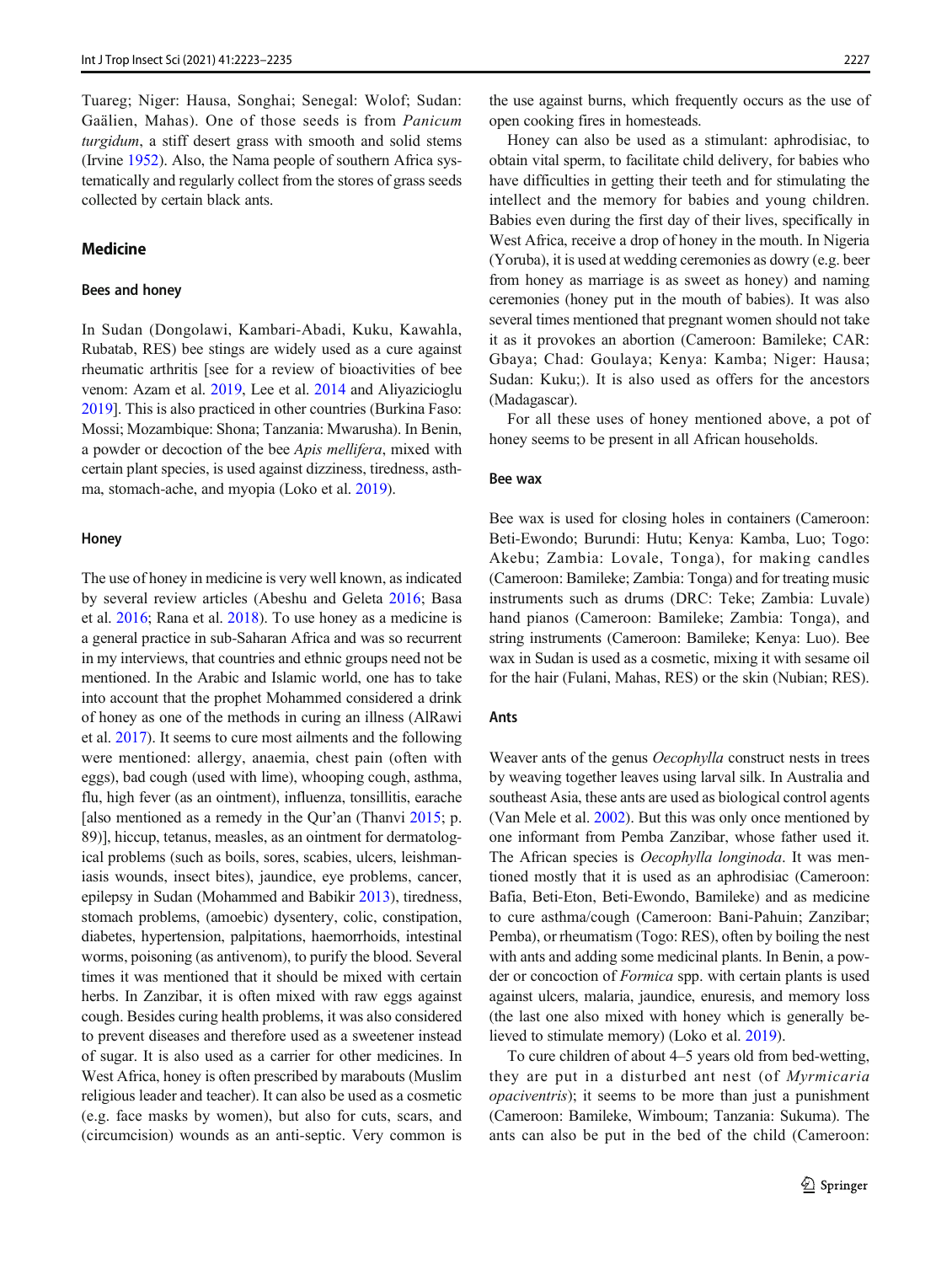Bakossi; Zambia: Sekeseke, REF). To stimulate children to walk, the powder of crushed ants is smeared on scars made in the legs (Zambia: Tonga). When a baby receives a very painful bite by the ant species Brachyponera sennaarensis, the child will walk precociously (Cameroon: Bamileke).

When ants are going to where people have urinated, it is a sign that the person is diabetic (Zanzibar).

#### Wasps

Nests of the potter wasps are often used as a medicine, but several informants did not know for which problem (Mali: Minka; Niger: Huasa, Songhai; Tanzania: Iraqw; Togo: Ewe, Kabye). In Central and West Africa often the cure of mumps (a viral infection causing swelling of the salivary glands) was mentioned (Benin: Bariba, Fon, Goun, Nagot, Popo, Tori; Cameroon: Bafia, Bakossie, Bamileke, Bassas; Chad: Sara-Kaba: Nigeria: Yoruba; Togo: Ewe). The earthen nest is crushed, mixed with water and the paste is put on the cheeks of children. Not only in sub-Saharan Africa but also in the Amazon, this is practised by ethnic groups to relieve symptoms (killing pain and lowering fever)(Rodrigues et al. [2018\)](#page-11-0). Minerals in the mud probably act as pharmaceuticals (Khurana et al. [2015\)](#page-11-0). This probably also explains the practice for other problems such as rheumatism (Nigeria; Sudan: Kuku), quicker closing of the fontanel of babies (Togo: Cotocoli), throat infections (Mali: Sarakolé), sinusitis (Mozambique: Bitonga, Tsonga-Rhonga), boils, ulcers and other inflammations (Burkina Faso: Mossi; Cameroon: Bamileke; CAR: Kari; Togo: Ewe; Zambia: Tonga), and a headache (Mali: Tuareg; Mozambique: Shona). Like termite soil, it is also used as a plaster (Mali: Tuareg), see also van Huis [\(2017\)](#page-12-0).

## Religion and superstition

Social insects are sometimes used to ensure a successful marriage. For example, a husband is given a drink made from a wasp nest (Zambia: Nyanja). The wasp always returns to the nest, so it is believed that drinking the wasp concoction guarantees that the husband will come home.

#### Bees

When a swarm attacks people, it is generally believed that the bees have been sent by an enemy, often with the intent to kill somebody [Benin: Fon, Goun, Nagot, Popo; Burkina Faso: Mossi; Burundi: Hutu; Cameroon: Bamileke, Banen, Bulu-Doula, Matha; Chad: Goulaye; Mali: Songhai; Niger: Songhai; Nigeria: Ebibio, Yoruba, Unknown; Senegal: Diola, Serer; Rwanda: Kiga-Toro; South Africa: Xhosa - Hirst [2005](#page-11-0); Tanzania: Chaga, Mwarusha; Togo: Akebu, Ewe; Uganda: Ganda, Busoga; Zambia: Lunda, Tonga].

Witchdoctors are involved, either to send the bees if you wish to punish somebody or to find out what is wrong and what you should do to deal with the problem. In Cameroon, wild bees are sent to kill somebody who has sworn a false oath (Seyffert [1930;](#page-12-0) p. 166). The Sara-Niellim in Chad has an accused person to put the hand in a beehive and when not stung he is not considered to be guilty (Seyffert [1930](#page-12-0); p. 116). In Senegal (Diola) for the independence of Casamance (Senegal) in 1980 (Williams [2020;](#page-12-0) p. 305), there was a rumour that all persons being allochthones would be attacked. Therefore, they advised the Diola to tie a red string around the wrist. Although everybody was wearing the red string the bees eventually were not sent. Bees are also applied in warfare [Cameroon: Bolous; DRC: Mbochi, Teke; Nigeria: Tiv (Dike and Onwuka [2016\)](#page-10-0)], e.g. in Tchad when there was a war between the Moundang and the Foulbé or in Kenya when there was a fight between the Kamba and the Maasai.

When a swarm of bees comes to the house it is mainly perceived as a bad omen showing that a terrible thing is about to happen to the family [Cameroon: Bassas; Kenya: Luo; Nigeria: Ngwa (Dike and Onwuka [2016](#page-10-0)); Tanzania: Chaga, Mwarusha; Togo: Cotocoli]. However, some indicated that it could also be a sign of luck or richness (Kenya: Kikuyu; Tanzania: Chaga, Sukuma).

The arrival of single bee in the house who flies around somebody or which settles on somebody, is a sign of: 1) getting good news (Burkina Faso: Mossi; Cameroon: Bamileke; Chad: Goulaye; Madagascar; Mali: Mande-Malinke, Tuareg; Mozambique: Ronga; Niger: Hausa; Tanzania: Chaga, Iraqw, Digo, Mwarusha, Zanaki); 2) getting a visitor [Cameroon: Bamileke; Kenya: Kikuyu, Luo; Nigeria: Ibibio, Tiv - Dike and Onwuka [2016;](#page-10-0) Rwanda: Toro; Senegal: Bainuk; Tanzania: Iraqw; Uganda: Bunyoro, Ganda, Busoga, Nyoro; Zambia: Tonga; Zimbabwe: Shona, Zezuru]; 3) or an ancestor (Burkina Faso: Mossi).

It was regularly mentioned that one must be careful with perfume as this agitates bees (Niger: Hausa, Kanuri; Sudan: RES). Also Ehrhardt [\(2015\)](#page-11-0) warned not to use perfumes and scented products that attract and agitates bees and wasps.

Several ethnic groups in sub-Saharan Africa have the bee as their totem (emblem of the group) (Seyffert [1930;](#page-12-0) p. 114), e.g. the Nandi in Kenya seems to be able to control the bees (Ransome [1986\)](#page-11-0) or the Bakoanda in Zambia, who make beer from honey (Bodenheimer [1951;](#page-10-0) p. 182).

I bought from a witch doctor at a local market in Lomé Togo a fetish which contained the powder of a bee and wasp. This was put in a small fetish called "Woanyinou" in Fon (Fig. [3](#page-6-0)). While conducting some rituals you must put it in your house as an assurance of two people (husband and wife) staying together (probably because it concerns social insects). The use of the bee as a fetish (amulet) was also mentioned in Benin (Goun).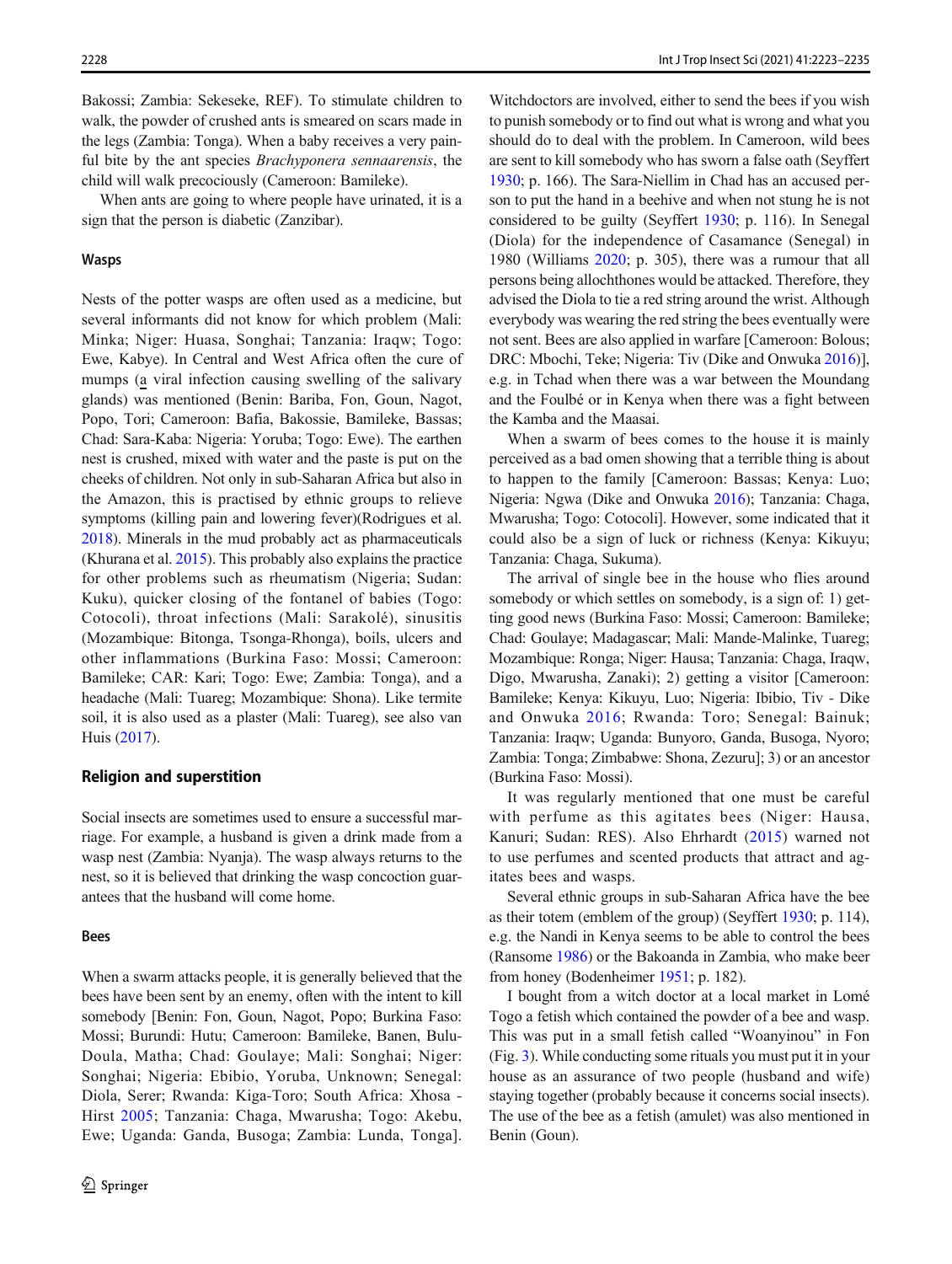<span id="page-6-0"></span>

Fig. 3 The amulet "Woanyinou" (Benin: Fon) containing powder of a bee and wasp  $(2.5 \times 1 \text{ cm})$ . Photo by the author

#### **Honey**

Honey is mentioned in the Qur'an mainly because of the many medicinal values (Purbafrani et al. [2014\)](#page-11-0). Honey was mixed with ink in Islamic writings (Donaldson [2020;](#page-10-0) Meri [2006](#page-11-0); p. 705), for example by writing the verses of the Qur'an in Arabic on boards. The ink is washed off when they have finished writing a new text on the board. Believers often drink the water used to wash the board as it brings spiritual and medicinal benefits. When it is about intelligence one should put honey in the water (Gambia: Madinka; Niger: Hausa, Kanuri, Songhai; Senegal: Halpulaar). This water with honey is called "Nassi' (Dumestre and Touré [2007;](#page-10-0) p. 40) and according to an informant from Gambia, the water should always be mixed with honey. In burials, honey ìs put in graves or honey beer is used in ceremonies for ancestors (Madagascar) (Seyffert [1930;](#page-12-0) p. 111).

## Ants

Ants or ant nests are very much associated with witchdoctors, in particular when one is bitten (Benin: Fon, Popo; Burkina Faso: Mossi; Cameroon: Bafia, Bamileke, Bolous; Niger: Hausa; Senegal: Diola; Togo: Ewe: Uganda: Ganda; Zanzibar). It is either that the ants are sent by witchdoctors to do harm or that they transform themselves into driver ants. The ant nests are also associated with devils or ancestors (Mali: Tuarag; Niger: Djerma), also to expel demons (Niger: Shonghai). Therefore, offers are made on the ant nest (Burkina Faso: Mossi; Mali: Senufo; Niger: Djerma; Togo: Cotocoli).

In Togo (Mina) driver ants are assumed to have been sent by somebody if they bite/eat a child left unattended in the shade. In Chapter 16 of the book, "Ants" by Hölldobler and Wilson ([1990](#page-11-0)) reference was made by somebody in Ghana who was told of an incident in which driver ants killed a baby left beneath a tree while its mother tilled the family garden. From Togo (RES) I was also told that wild animals also fear the driver ants. There is a proverb by the Yoruba in Senegal "if they unite, ants can kill an elephant" (Korem and Abissath [2004;](#page-11-0) p. 17). Another proverb indicates that a witchdoctor can eat everything except a driver ant (Togo: RES).

Driver ants may be put on sensible places of the corps by witchdoctors as an ordeal to interrogate accused persons (Garnier and Fralon [1951;](#page-11-0) p. 190). Driver ants are also used during circumcision in which soldier ants are up on the penis and the men must stay firm and not scream (Kenya: Kalenjin Tugen, Kamba). For female circumcision, Garnier and Fralon [\(1951;](#page-11-0) p. 70) mentioned the use of ants.

Driver ants when coming to the house are considered a bad omen (Nigeria: Yoruba), e.g. a relative may die (Uganda: Busoga, Ganda, Nyoro; Zambia: Lozi) or a punishment (Kenya: Luo).

However, if you come across a trail of ants (driver ants or small ants), it may bring luck (Tanzania: Chaga) or fortune, in particular when they carry food or eggs (Chad: Goulaye; Tanzania: Iraqw; Togo: Akebu, Cotocoli; Zambia: Ila, Lunda, Namwanga, Tonga; Zimbabwe: Shona). In Nigeria (Tiv) when somebody encounters such an ant trail he will check whether they carry termites because then his journey will be fortunate (East [1965](#page-11-0)). In Zambia (Nkoya) when a hunter comes across a stink ant (*Megaponera* sp.) with booty, he knows he will soon bring back a lot of meat to the village (Silow [1983;](#page-12-0) p. 27). It may also be a sign that the rain is coming (Burkina Faso: Mossi; Kenya: Kalenjin; Zanzibar). In Tchad (Ngambaye) it was mentioned that when the winged ants come out, that fishing will be excellent.

It was also mentioned several times in Niger (Hausa, Songhai) and Sudan (Gaälien) that the rainbow (snake) comes out of an ant nest and obstructs the rain. Rainbows are often associated with stopping the rain, e.g. in Kenya by the Luhyia (Parrinder [1982](#page-11-0); p. 77); this is a similar story told for termite mounds (Van Huis [2017](#page-12-0)).

Many of my informants in Madagascar mentioned a story of ants and snakes. The story goes that when a snake enters a hole in the ground that the ants narrow the opening such that the snake cannot escape. Then they feed the snake and when well-fed, they devour the snake. The story is confirmed by Anderson [\(2018;](#page-10-0) page 105) who indicated that the story is universally believed by the Malagasy. Missionaries apparently dissected ant nest to verify the story, however, they were not able to confirm or deny it. There is even a very early publication (Toy [1875](#page-12-0)), which tells this story and which stresses that the local population firmly beliefs in it. My informants indicated that it relates to the following endemic snakes: the blonde hognose snake, Leioheterodon modestus; and the Dumeril's boa or the Madagascar ground boa (Acrantophis dumerili). A recent scientific publication (Jono et al. [2019](#page-11-0)) may shed some light on the story. The ant Aphaenogaster swammerdami host the snake Madagascarophis colubrinus, in its nest without being attacked. The likely reason is that the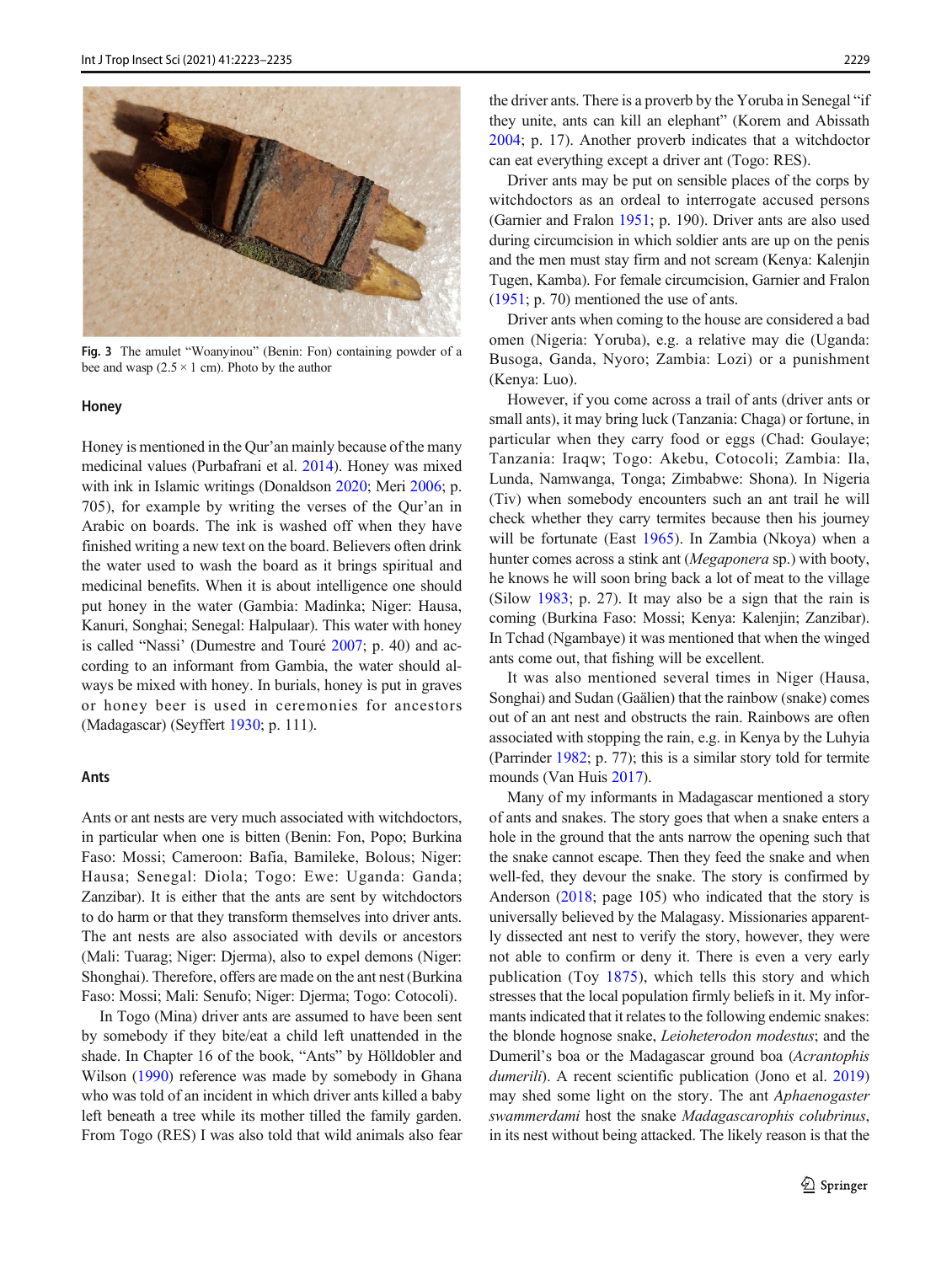snake feeds on the blindsnake Madatyphlops decorsei, which is specialized in feeding on termites and ants. So, the ant protects their colonies against this blindsnake through symbiosis with M. colubrinus, which the Malagasy also call "the ant's mother".

In general, when you have tiny ants in the house it is a good sign often in terms of money (Benin: Bariba, Nagot; Chad: Ngambaye; Mali: Songhai; Nigeria: Yoruba) while in Benin (Fon) associate this with twins and the ants are there to protect the house and one puts maize flour and red palm oil on their trail. Giving them grains is also a method to let them disappear (Senegal: Wolof).

The Bamileke in Cameroon practice "La Culte des Crânes," based on devotion to the skulls of ancestors (Dumas-Champion [1989\)](#page-10-0). Descendants must fulfil traditional duties with the ancestral skull, as ancestors can help descendants or punish them with illness or other misfortunes. One of my Bamileke informants from Cameroon told me that after five years they dig the skulls out and put them in a special house. Rituals are carried out, among which is the use of palm oils which is poured over the skulls. It is considered a bad sign if the oil is not removed by ants (likely Myrmicaria opaciventris).

In Cameroon, a driver ant (Dorylus spp.) called "Jaglavak" is considered by the Mofu to be the chief of the Mandara Mountains of northern Cameroon, while other ants constitute "local chiefs" (Seignobos [1999;](#page-11-0) Seignobos et al. [1996\)](#page-11-0). While the panther and the Mofu chief are one and the same, the Jaglavak held the role of "prince of insects." A sub-ethnic group of the Mofu, the Movo, because of an ancient alliance, are like the Jaglavak and are feared for their power to harm. The ant is believed to aid the Movo in times of trouble, including cleaning up their compounds by chasing out vermininfested dwellings.

#### Wasps

One mixes the ground up wasp or the nest with larvae in dog feed in order to make him more vicious (Burkina Faso: Mossi; Kenya: Kamba; Mozambique: Nchope, Tsonga-Changana; Rwanda: Toro; Uganda: Bunyoro, Ganda, Nyoro). Also, it is believed that when a ground wasp is put on scars on the fist (Zambia: Lozi, Tonga; Zimbabwe: Ndebele, Shona, Zezuru) or to rub a wasp or the nest between the hands (Burkina Faso: Mossi; Niger: Hausa; Zambia: Lovale, Namwanga; Zimbabwe: Shona), that one can hit somebody hard.

Women use wasp nests (in a drink) when they cannot become pregnant or when wanting to prevent abortion (Togo: Ewe; Zambia: RES), to facilitate delivery (Zimbabwe: Shona) or against menstrual pain (Togo: Res).

In Madagascar, it was generally considered that when a dauber wasp starts constructing his nest in the house that this is a good sign such as a wife becoming or being pregnant (also mentioned in Burundi: Hutu), richness and prosperity. Informants from several other countries mentioned that you should leave a wasp nest in the house, as it protects the house and the owner against evil persons and witches (Senegal: Bainuk, Diola; Cameroon: Bamileke, Bassas, Bolous; DRC: Mbochi; Tanzania: Iraqw). However, for other ethnic groups in the different countries, the information was very contradictory: some leave the nests as a sign of prosperity and others remove them as it is considered a bad omen.

## Tales, proverbs and art

## Bees

One of the myths about honey by the Maasai is: When God gave cattle to man, the first woman, Naiterogob, gave birth to their first child, the son Sindillo, who later helped his father in keeping the cattle. One day, when looking at a bee swarm in a hollow tree, the son discovered the honey and brought it to his fathers' kraal. Since then honey is food for the Maasai (Seyffert [1930](#page-12-0); p. 110).

In Nigeria, practically all the 200.000 traditional healers use honey in some of their medical preparations. This is rooted in the cultural history of the people. The medicinal and spiritual value of honey can be found in the spiritual literature called "Ifa' (Kolawole [1997\)](#page-11-0). The honeybee was sent by God from heaven to this earth. When the bee did not produce 'children' in the town Ile-Igbon she went to a place called Shaki where she found many trees with holes in it. She settled in one of them and laid eggs. When the population increased, they swarmed to other trees and from there to other places of the earth. The second chapter of 'Ifa' is called 'Oyeke meji' and an excerpt:

They were coming from heaven for a life on earth They all feared the eminence of disease and infirmity on earth They were asked to make rituals of appeasement and sacrifice On getting to the earth They were all free from disease and infirmity As they were dancing in the home of Oyin (bee) They were drumming in the house of Ado (a type of bee) The home of Fuun-Fuun (another type of bee) was not less joyous Who does not know that the home of the bee is never bitter? No one puts honey in the mouth and frowns.

The different San people from southern Africa all have different creation myths but always the praying mantis plays an important role (Leeming [1937;](#page-11-0) p. 75) such as in this story: Mantis was sent to find the purpose of life when the earth was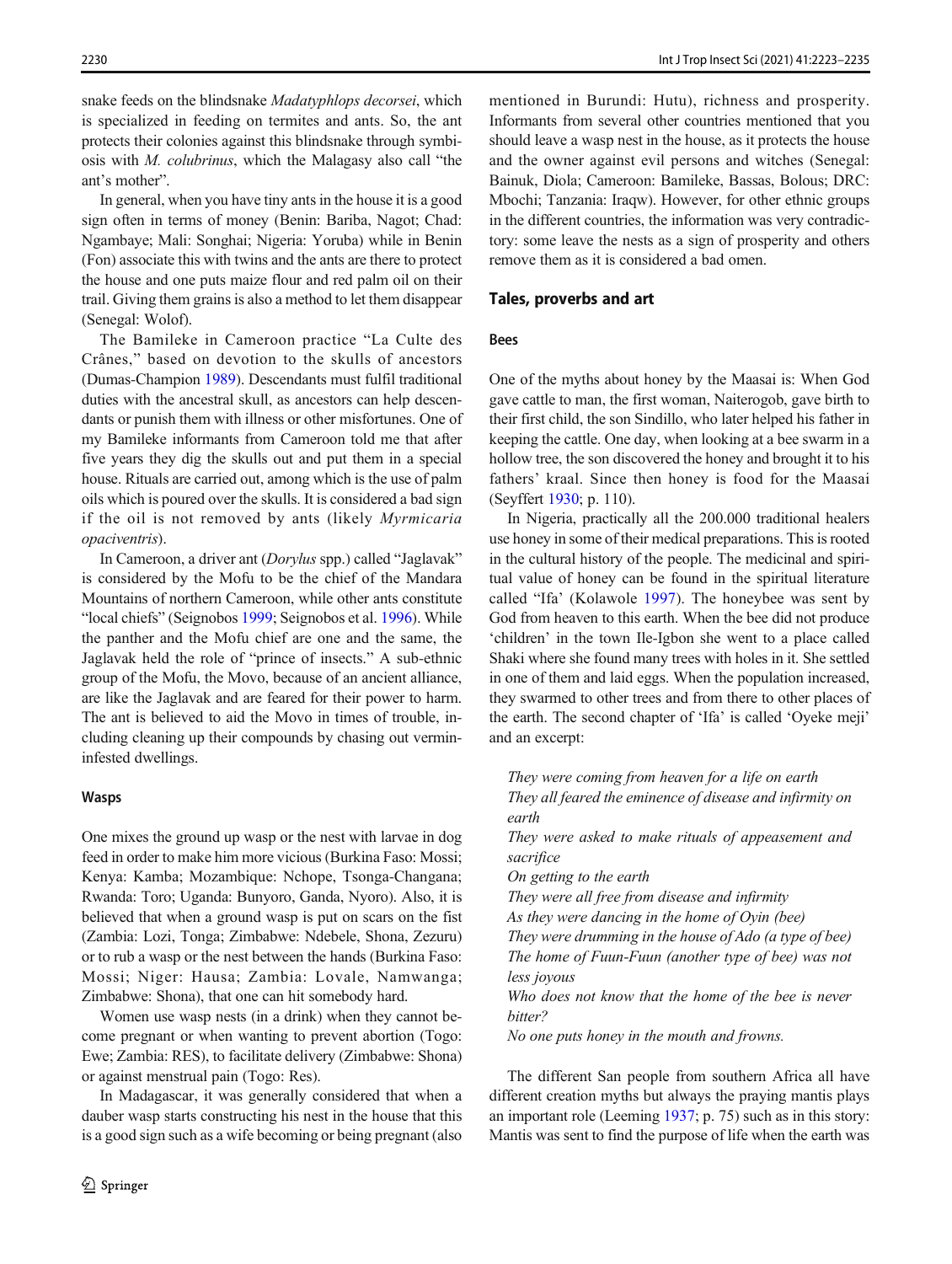covered with water and asked the bee to guide and carry him. However, Mantis was heavy and finally, he put Mantis in the heart of a white flower. The bee planted the first seed of a human being in Mantis and then died. This was the story of the birth of the first San (Anonymous [2020\)](#page-10-0).

Proverbs dealing with bee or honey:

- 'His words are as sweet as honey (hassel), but his deeds are like the smell of onions (Bassel)', so it rhymes for the Mahas in Sudan.
- "A newly born baby is given honey and Aloë in order to make it realize to meet both with sweet and bitter experiences in life" (Swahili) (Farsi [1999](#page-11-0); p. 37)
- "The bee does not have two stings" (Kenya: Kikuyu) (Barra [1991](#page-10-0); p. 91). Greedy people always want more.
- "Leave some honey for the honey bird who led you to it." (South Africa: Zulu) (Korem and Abissath [2004;](#page-11-0) p. 55). This bird is called "the greater honeyguide, Indicator indicator (Piciformes: Indicatoridae), only occurring in sub-Saharan Africa and which leads human honey-hunters to wild bees' nests (Spottiswoode et al. [2016](#page-12-0)). This is to ensure that the bird can eat the eggs, larvae, and pupae and even wax (one of the few birds that can digest wax) left behind by the humans. Honey hunters always leave some honey for the honey bird. The bird is also mentioned by Seyffert [\(1930](#page-12-0); p. 24) and even encountered by Livingstone ([2001](#page-11-0) p. 216) in 1855.
- "A little idleness caused the ruin of beehive" (Korem and Abissath [2004](#page-11-0); p. 67). The Kikuyus hang beehives in the crowns of trees, but when you do not check-in time, the unattended beehive loaded with honey may fall and the honey is lost.

### Ants

In Benin, Nigeria, James Inneh, seventy-nine years old, formerly a businessman, was in 1962, named commander of the royal guards, "isienwenro", by the king Akenzua. "Asako no s'oghionba" (ants sting the King's enemies), was how the royal guards responsible for the King's security, were called. During some rituals, they glide around the souverain, completely enveloping him like an army of ants ([http://](http://leconcurrent.over-blog.com/article-african-kings-47033015.html) [leconcurrent.over-blog.com/article-african-kings-47033015.](http://leconcurrent.over-blog.com/article-african-kings-47033015.html) [html\)](http://leconcurrent.over-blog.com/article-african-kings-47033015.html).

Some proverbs dealing with ants from different countries:

- "It is not possible for the soldier driver ant to put on the trousers of a giant, but it is possible for the soldier driver ant to remove the trousers of a giant". Small things can cause severe damage (Nigeria: Yoruba).
- "I came across a long chain on the road but could not pick it up" (driver ants) (Swahili saying) (Farsi [1999\)](#page-11-0)

#### **Wasps**

There are many stories about why the wasps have such a slender waist (see also the information given in the background) (Fig. 4) and why they cannot reproduce. People seem to associate this with their incapacity to reproduce (Cameroon: Beti-Eton; Chad: Ngambaye, Mbaye; Uganda: Luo, Ganda). One is that the wasp had a normal waist, but when many people passed on the road talking, he came out of the nest and placed his hands on his hips watching all this. He did it so long that his abdomen became constricted (almost two parts) (Nigeria: Yoruba). Another story from Senegal (Wolof) and Gambia: Jola. Mandinka) mentions that God was putting the soul in living beings and asked everybody to close the eyes during the event. But the wasp did not, reason that God took a rope and restricted the waist as a curse, so they could not get children anymore. Also mentioned by Ferry [\(1980\)](#page-11-0) in Senegal (Bedik, Mandinka) for the potter wasp Delta emarginatum. Therefore, the wasp must transform the insects brought to the nest to young wasps. Also, In Sudan (Rubatab) the restricted waist was mentioned as the cause of not being able to give birth, and that God, therefore, has given them as compensation the ability to collect caterpillars which can be transformed in wasps. In Burundi (Hutu) I was told that the wasp wanted to see the king, but the king refused, and the wasp started a hunger strike, reason that she is so thin. In Uganda: Bunyoro, Ganda, Nyoro) the resemblance with a wasp is also made when one adopts a child (not being able to have children of their own). In Uganda (Langi) there is also a story, that there was a feast in heaven. They had to fly and so the winged ones had to take the unwinged ones. So, the wasp got the elephant, but the weight of the elephant was so much that it caused the waste of the wasp to become restricted. The



Fig. 4 A wasp, a mud dauber, Sceliphron sp. (Hymenoptera: Specidae) with the narrow waste. Source: [https://commons.wikimedia.org/wiki/](https://commons.wikimedia.org/wiki/File:Sceliphron-mud-dauber.jpg) [File:Sceliphron-mud-dauber.jpg.](https://commons.wikimedia.org/wiki/File:Sceliphron-mud-dauber.jpg) Attribution: psionicman. Licensed under the Creative Commons Attribution 2.0 Generic license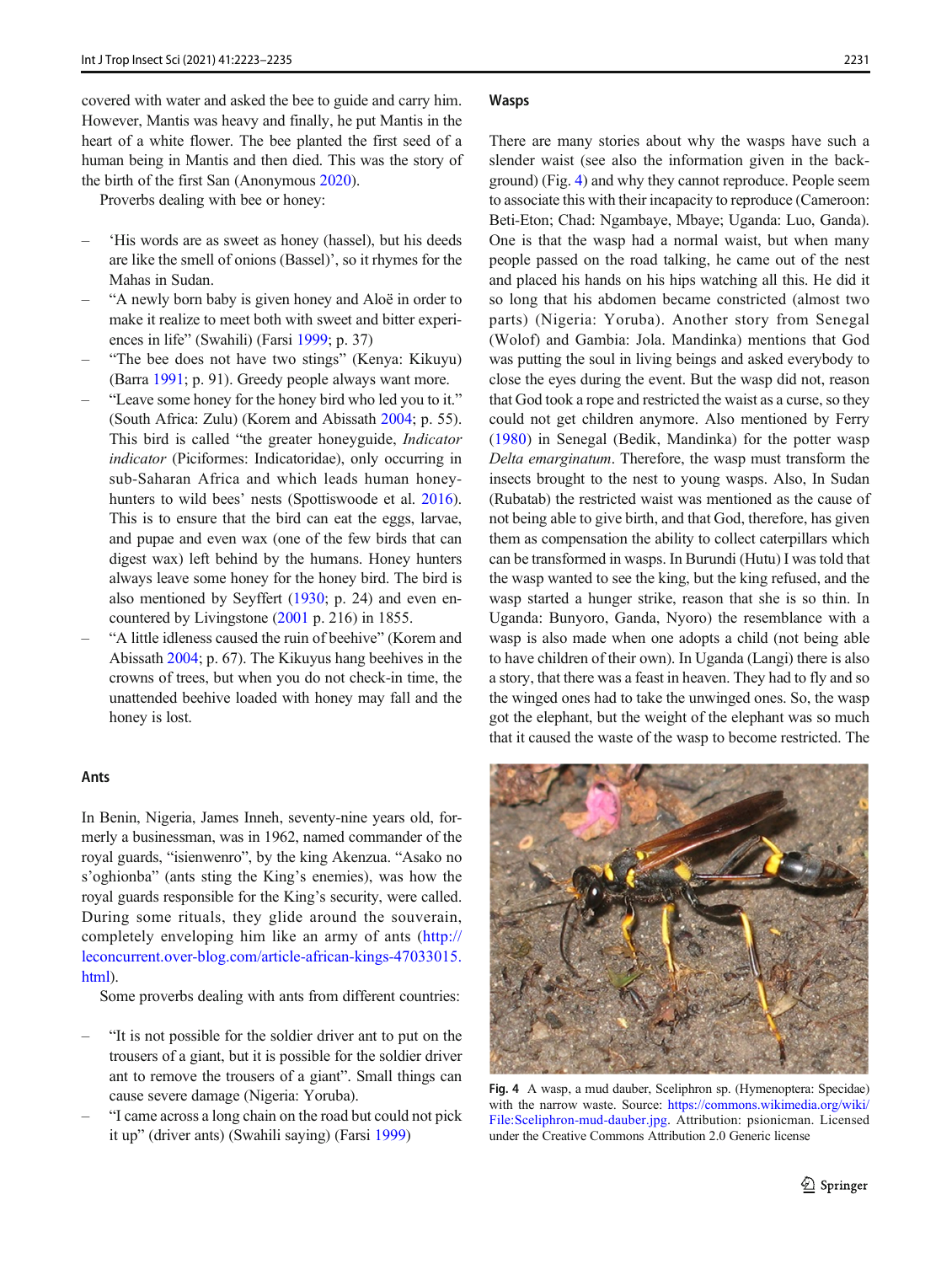Bamileke in Cameroun [often mentioned that when parents are too occupied with their children: that they are like wasps, meaning that the children receive all the food they need but that the parents suffer (very thin)]. They (and the Toro in Rwanda) also call beautiful thin ladies, wasps.

There is a story of the Ila people from Zambia dealing with the mason wasp bringing fire from heaven (Allan [1999](#page-10-0); p. 47; Parrinder [1982;](#page-11-0) pp. 29–30). The birds and insects discussed how to get fire from heaven. So, a vulture, a fish eagle, and a crow volunteered. However, only the mason wasp survived and rested after 30 days on a cloud. God observed and took pity on him, gave him fire, and told him to always build a house for his children near a fireplace, leave the eggs and return after several days to observe that the eggs change into wasps.

In Chad (Sara-Niellim) a story was told that the bee is intelligent and that the wasp talks too much. The wasp did not have the patience to listen to the bee how he constructs the hive. The wasp only said, yes, I know. Therefore, the wasp knows how to construct a nest, but not how to collect honey. This to indicate people who do not have the patience to listen to somebody.

A proverb from the Fulani in Senegal: "The children do not exactly look like their parents, but they have their personality" (Cabakulu [1992\)](#page-10-0). This corresponds with the story from Senegal at the beginning of this paragraph in which caterpillars are transformed in wasps.

## Art

In South Africa, there are many rock paintings depicting the activities of Stone Age honey hunters that have recently been discovered and recorded, depicting bees, honeycombs, and bees' nests or hives (Pager [1973\)](#page-11-0). Ladders were used and one shows a man with a bag on his shoulder climbing towards a cavity or nest from which many bees are flying.

In Cameroon (Bamileke, Beti-Eton) it was mentioned that Oecophyla ants are used by young girls to perform better the traditional dance.

In DRC (Mbochi), and Nigeria (Yoruba) children trap a bee or bumblebee, put it in a matchbox. When moving the box, the bee makes a buzzing sound, like music.

When San children from the central Kalahari caught a winged driver ant (*Dorylus* sp.), they put a twig in the anus and by the movements of the ant with its wings sing "let us take of the sister's skirt and drink her urine together" (Nonaka [1996\)](#page-11-0).

# **Conclusions**

The consumption of insects from Hymenoptera is mainly confined to that of the queen of the chief ant, Carebara vidua.

This insect is eaten purposely, while other hymenopterous insects may be eaten but less intentional such as bee larvae in honey or small ants in sugar, mainly because they are difficult to remove.

Bee stings in Sudan are used for arthritis problems, as the venom seems to have bioactive properties. Honey is eaten all over sub-Saharan Africa, but the purpose of consumption is mostly medical (for numerous ailments), but it is also used for its stimulating properties (e.g. improving memory), and in ceremonies. Bee wax is used as a cosmetic and for treating drums or strings of musical instruments. The relation between Islam and honey is shown for example by drinking a mix of honey and ink, with which religious texts are washed off from wooden boards. The medicinal action of honey is not only a traditional practice but has been proven in many scientific articles. In central and West Africa the use of wasp nest to cure mumps is very common, but also used in the rest of Africa for other inflammations and this could be due to pharmaceuticals present in the mud of the ant nest.

I did not compare the medicinal uses of these insects and their products with other parts of the world. However, the reference to medical uses of ants, bees, and wasps, can be found in review articles (Costa-Neto [2005](#page-10-0); Meyer-Rochow [2017\)](#page-11-0), dealing with certain countries such as Brazil (Alves et al. [2012](#page-10-0); Costa Neto and Pacheco [2005](#page-10-0)), India (Dutta et al. [2016;](#page-11-0) Zimian et al. [2005\)](#page-12-0), China (Feng et al. [2009\)](#page-11-0), Japan (Mitsuhashi [2002](#page-11-0)) and the Republic of Korea (Pemberton [2005\)](#page-11-0) or concentrating on certain insects such as termites (Figueirêdoet al. [2015\)](#page-11-0) and stingless bees and honey (Rao et al. [2016\)](#page-11-0).

It is very difficult in traditional medicine to know whether a curative action is medical or whether a nonspecific psychological therapeutic effect of the substance or procedure (placebo effect) is involved. The distinction made in this chapter is arbitrary. The doctrine of signatures (similia similibus curantur - let likes be cured by likes) may be involved such as using fast-running ants to encourage babies to walk or using painful stinging wasps to make a guard dog more vicious. It is also often difficult to know what is behind a widely believed story, such as the ants trapping a snake in Madagascar, but in this case, a scientific explanation is provided.

Interesting is the behaviour or the appearance of the wasp which brings people to construct stories around it. One is that people see wasps bringing caterpillars to their nest and see emerging wasps afterward, leading to stories about the sterility of the wasps, also expressed in proverbs. Or the very narrow waste of certain wasps which people try to explain by creating stories of how this happened.

Also, believes may not be the same all over Africa, such as whether a wasp nest in the house should be considered a good or bad omen. The same is true for a bee swarm entering the house, although when individual bees are entering a house it is generally considered a good omen. Bee swarms are feared all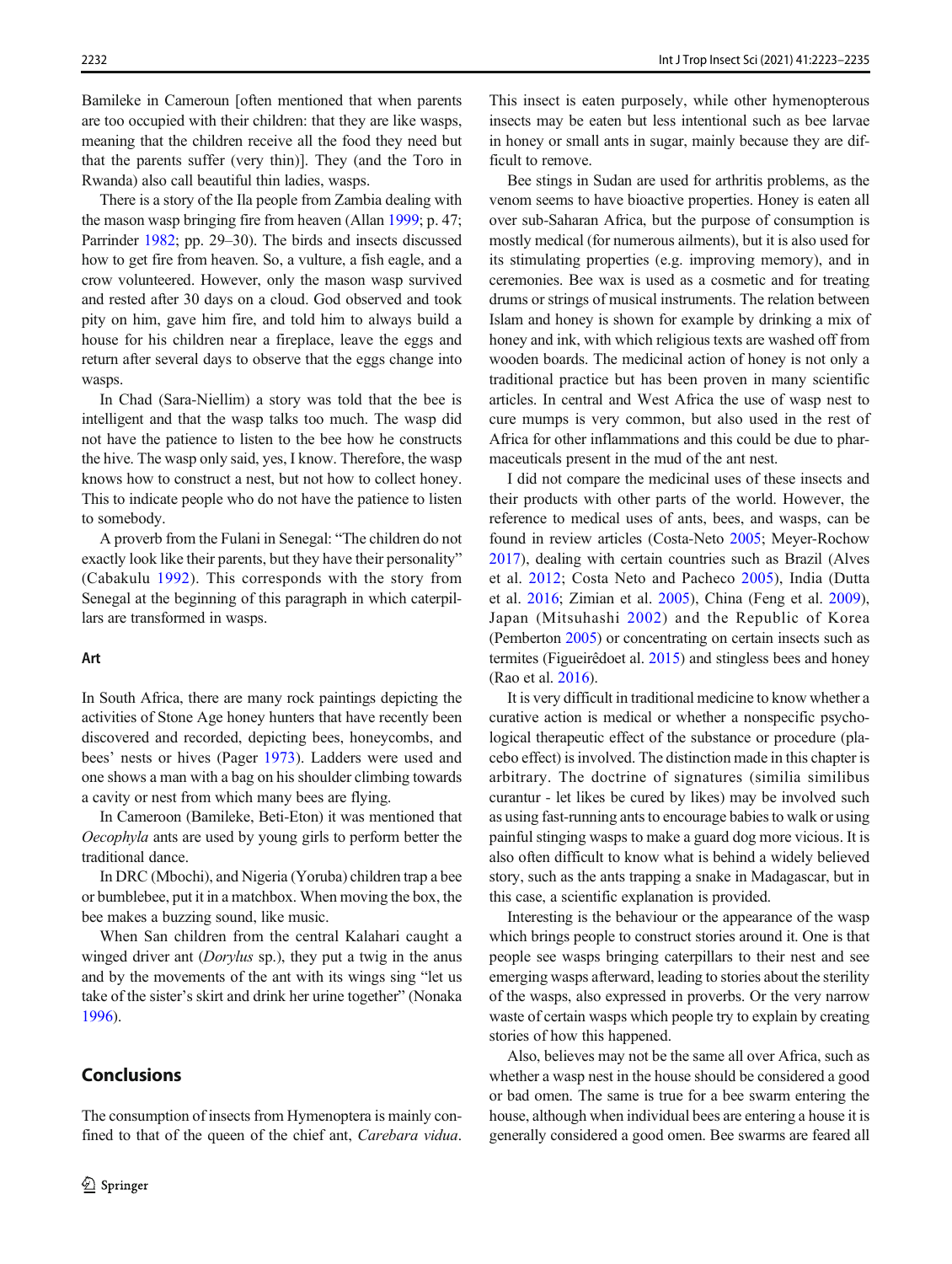<span id="page-10-0"></span>over Africa as they may have been sent by witchdoctors or people as a punishment. The same is true for the very much feared driver ants.

Ants, bees, and wasps are social insects and as such maybe employed to stimulate cohesion between people (such as between husband and wife).

The article shows that the appearance and characteristics of these insects are an inspiration for many stories, such as the narrow waist of the wasp. Also, it has been the inspiration to create proverbs that have an educational purpose.

Acknowledgements I gratefully acknowledge all the people who generously shared their knowledge with me.

Author's contributions The author is responsible for all parts of this paper. He conducted all the interviews personally, reviewed the literature, analysed the data, and wrote the results.

Funding The funding for the study was provided by Wageningen University and Research.

Data availability The data that support the findings of this study are available from the author upon reasonable request. All data relating to the Hymenoptera generated or analysed during this study are included in this published article.

#### **Declarations**

Conflict of interests/competing interests The author declares that he has no competing interests.

Ethics approval Not applicable.

Consent to participate Interviewees agreed to participate.

Consent for publication Not applicable.

Code availability Not applicable.

Open Access This article is licensed under a Creative Commons Attribution 4.0 International License, which permits use, sharing, adaptation, distribution and reproduction in any medium or format, as long as you give appropriate credit to the original author(s) and the source, provide a link to the Creative Commons licence, and indicate if changes were made. The images or other third party material in this article are included in the article's Creative Commons licence, unless indicated otherwise in a credit line to the material. If material is not included in the article's Creative Commons licence and your intended use is not permitted by statutory regulation or exceeds the permitted use, you will need to obtain permission directly from the copyright holder. To view a copy of this licence, visit [http://creativecommons.org/licenses/by/4.0/](https://doi.org/).

## References

Abeshu M, Geleta B (2016) Medicinal uses of honey biology and medicine 8:279. [https://doi.org/10.4172/0974-8369.1000279.](https://doi.org/10.4172/0974-8369.1000279)

- Akre RD, Reed HC (2002) 19 ants, wasps, and bees (Hymenoptera). In: Mullen G, Durden L (eds) Medical and veterinary entomology. Academic Press, San Diego, pp 383–409. [https://doi.org/10.1016/](https://doi.org/10.1016/B978-012510451-7/50021-9) [B978-012510451-7/50021-9](https://doi.org/10.1016/B978-012510451-7/50021-9)
- Aliyazicioglu R (2019) Therapeutic effects of bee venom. Chem Sci Int J  $26:1-5$
- Allan T (1999) Stemmen van de voorouders: Afrikaanse mythen. Time Life Books, Amsterdam
- AlRawi SN, Khidir A, Elnashar MS, Abdelrahim HA, Killawi AK, Hammoud MM, Fetters MD (2017) Traditional Arabic & Islamic medicine: validation and empirical assessment of a conceptual model in Qatar. BMC Complement Altern Med 17:157. [https://doi.org/](https://doi.org/10.1186/s12906-1639) [10.1186/s12906-017-1639-x](https://doi.org/10.1186/s12906-1639)
- Alves RRN, ROdS N, DMdBM T, JEdL B, Barros AT, TLP D (2012) Traditional uses of medicinal animals in the semi-arid region of northeastern Brazil. J Ethnobiol Ethnomed 8:41
- Anderson T (2018) Reassembling the strange: naturalists, missionaries, and the environment of nineteenth-century Madagascar. Lexington Books, Lanham
- Anonymous (2020) The First Bushman / San. Tales and stories from Chrigi-in-Africa, ranger of the San Clan. [http://www.gateway](http://www.gateway-africa.com/stories/The_First_Bushman_San.html)[africa.com/stories/The\\_First\\_Bushman\\_San.html](http://www.gateway-africa.com/stories/The_First_Bushman_San.html) (consulted 1 October 2020)
- Ayieko MA, Kinyuru N, Ndong'a MF, Kenji GM (2012) Nutritional value and consumption of black ants (Carebara vidua smith) from the Lake Victoria region in Kenya. Adv J Food Sci Technol 4:39–45
- Azam MN, Ahmed MN, Biswas S, Ara N, Rahman MM, Hirashima A, Hasan MN (2019) A review on bioactivities of honey bee venom. Annu Res Rev Biol 30:1–13. [https://doi.org/10.9734/ARRB/2018/](https://doi.org/10.9734/ARRB/2018/45028) [45028](https://doi.org/10.9734/ARRB/2018/45028)
- Barra G (1991) 1000 kikuyu proverbs (with translations and english equivalents). Kenya Literature Bureau, Nairobi
- Basa B, Belay W, Tilahun A (2016) Review on medicinal value of honeybee products: Apitherapy. Biol Med 8:2. [https://doi.org/10.4172/](https://doi.org/10.4172/0974-8369.1000279) [0974-8369.1000279](https://doi.org/10.4172/0974-8369.1000279)
- Bequaert J (1921) Insects as food. How they have augmented the food supply of mankind in early and recent years. Nat Hist Journ Amer Mus Nat Hist 21:191–200
- Bernus E (1999) Graines sauvages Encyclopédie berbère, document G69 <https://journals.openedition.org/encyclopedieberbere/1773?lang=en> (consulted 1 October 2020)
- Bodenheimer FS (1951) Insects as human food; a chapter of the ecology of man. Dr. W. Junk, Publishers, The Hague
- Cabakulu M (1992) Dictionnaire des proverbes Africains. Editions l'Harmattan, Paris 304 pp
- Coetzer W, Eardley C (2019) Insights into 260 years of taxonomic research gained from the catalogue of Afrotropical bees. Afr Invertebr 60:291–318. <https://doi.org/10.3897/AfrInvertebr.60.37752>
- Costa Neto EM, Pacheco GM (2005) Utilização medicinal de insetos no povoado de Pedra Branca, Santa Terezinha, Bahia, Brasil (Medicinal use of insects in the county of Pedra Branca, Santa Terezinha, Bahia, Brazil). Biotemas 18:113–133
- Costa-Neto EM (2005) Entomotherapy, or the medicinal use of insects. J Ethnobiol 25:93–114
- Delong DM (1960) Man in a world of insects. Ohio J Sci 60:193–206
- Dike ON, Onwuka E (2016) Entrepreneur perception and growth of beekeeping in Abia state, Nigeria. Int J Phys Hum Geogr 4:1–11
- Donaldson BA (2020) The koran as magic. [https://www.answering](https://www.answering-islam.org/Quran/Magic/magic.htm)[islam.org/Quran/Magic/magic.htm](https://www.answering-islam.org/Quran/Magic/magic.htm) (consulted 1 October 2020)
- Dumas-Champion F (1989) Le mort circoncis. Le culte des crânes dans les populations de la Haute Bénoué (Cameroun / Nigeria). Systèmes de pensée en Afrique noire 9:33–73. [https://doi.org/10.4000/span.](https://doi.org/10.4000/span.1114) [1114](https://doi.org/10.4000/span.1114)
- Dumestre G, Touré S (2007) Maléfices et manigances, chroniques maliennes. Editions Karthala, Paris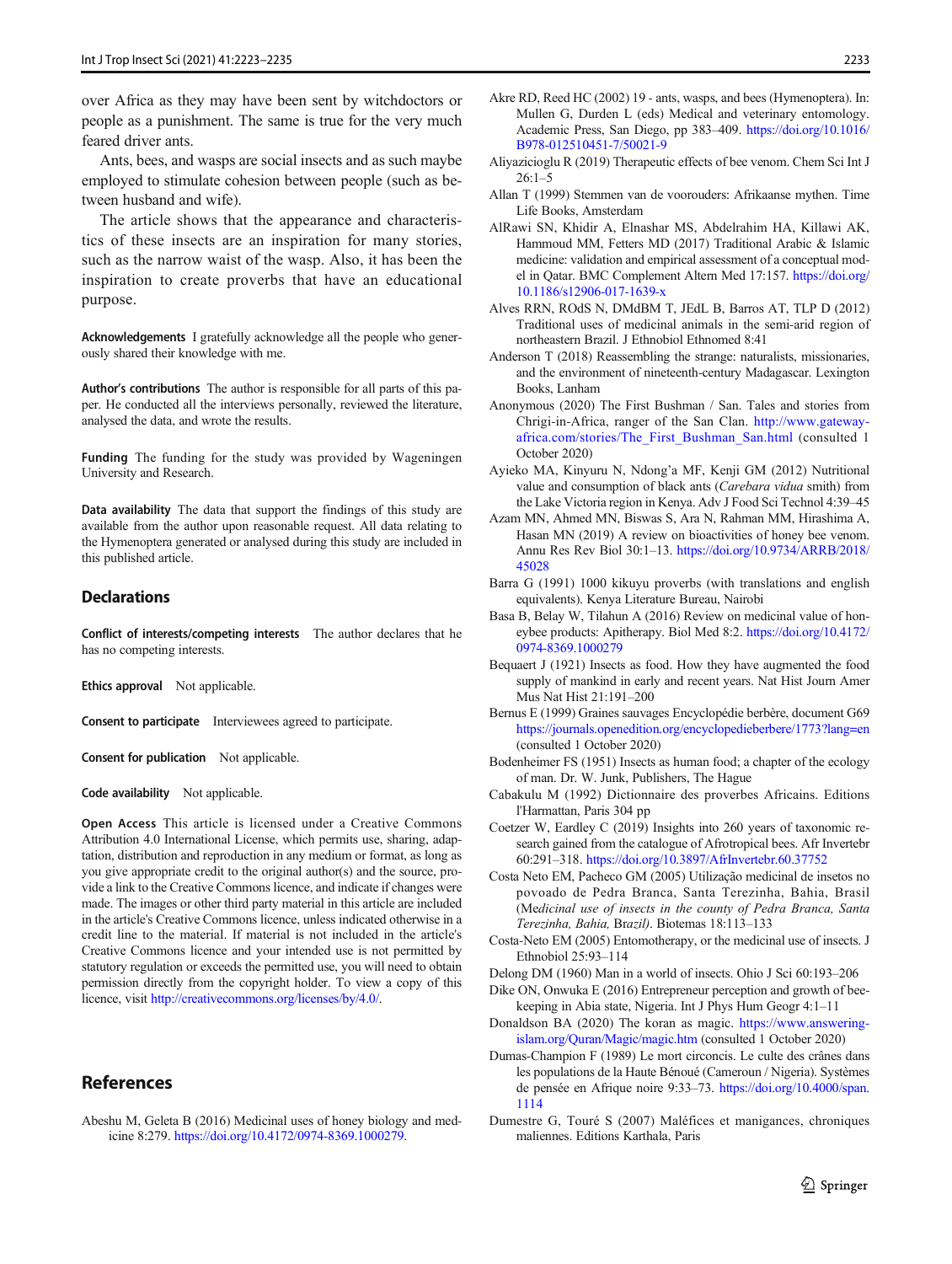- <span id="page-11-0"></span>Dutta L, Ghosh SS, Deka P, Deka K (2016) Terrestrial edible insects and their therapeutic value in Moridhal Panchayat of Dhemaji district, Assam, Northeast- India. Int J Fauna Biol Stud 3:11–14
- East R (1965) Akiga's story: the Tiv tribe as seen by one of its members. Oxford University press, London (first published in 1939)
- Ehrhardt C (2015) Bites: ants, arhropods and wasps. In: Colyar MR (ed) Advancing practice: nursing procedures. FA Davis Company, Philadelphia, pp 20–24
- Farsi SS (1999) Swahili sayings from Zanzibar. Vol. 1. Proverbs (52 pp), and volume 2. Riddles and superstitions (37 pp). Kenya literature bureau, Nairobi
- Feng Y, Zhao M, He Z, Chen Z, Sun L (2009) Research and utilization of medicinal insects in China. Entomol Res 39:313–316
- Ferry MP (1980) Principaux invertebres connus des populations du departement de Kedougou (Senegal). Bulletin de l'IFAN, T 42, ser B, no 3, pp 502-523. [https://pascal-francis.inist.fr/vibad/index.php?](https://pascal-francis.inist.fr/vibad/index.php?action=getRecordDetail&lang=en&idt=12345115) [action=getRecordDetail&lang=en&idt=12345115](https://pascal-francis.inist.fr/vibad/index.php?action=getRecordDetail&lang=en&idt=12345115)
- Figueirêdo RECR, Vasconcellos A, Policarpo IS, Alves RRN (2015) Edible and medicinal termites: a global overview. J Ethnobiol Ethnomed 11:29. <https://doi.org/10.1186/s13002-015-0016-4>
- Garnier C, Fralon J (1951) Le fetichisme en Afrique Noire (Togo Cameroun). Payot, Paris, 213 pp
- Hepburn HR, Radloff SE (1998) Honeybees of Africa. Springer Verlag, Berlin, p 35
- Hirst M (2005) Dreams and medicines: the perspective of Xhosa diviners and novices in the eastern cape, South Africa. Indo-Pacific J Phenomenol 5:1–22
- Hölldobler B, Wilson EO (1990) The ants. Mass Harvard University Press, Cambridge [https://www.antwiki.org/wiki/The\\_Ants](https://www.antwiki.org/wiki/The_Ants)
- Irvine FR (1952) Supplementary and emergency food plants of West Africa. Econ Bot 6:23–40
- Jono T, Kojima Y, Mizuno T (2019) Novel cooperative antipredator tactics of an ant specialized against a snake. R Soc Open Sci 6: 190283. <https://doi.org/10.1098/rsos.190283>
- Joshua project (2019) Countries. [https://joshuaproject.net/countries/.](https://joshuaproject.net/countries/) Accessed 1 October 2020
- Khurana IS, Kaur S, Kaur H, Khurana RK (2015) Multifaceted role of clay minerals in pharmaceuticals Future Sci OA 1:FSO6–FSO6. <https://doi.org/10.4155/fso.15.6>
- Kolawole K (1997) Medicinal value of honey in Nigeria. In: Sommeijer MJ, Beetsma J, boot WJ, Robberts EJ, and De Vries R. (eds) perspectives for honey production in the tropics, proceedings of the symposium organised by the Netherlands expertise Centre for Tropical Agricultural Resources (NECTAR) held in Utrecht, 18 December 1995, pp 138-148
- Korem AK, Abissath MK (2004) Traditional wisdom in African proverbs: 1915 proverbs from 40 African countries publishing trends ltd, Accra
- Lee JA, Son MJ, Choi J, Jun JH, Kim J-I, Lee MS (2014) Bee venom acupuncture for rheumatoid arthritis: a systematic review of randomised clinical trials. BMJ Open 4:e006140. [https://doi.org/](https://doi.org/10.1136/bmjopen-2014-006140) [10.1136/bmjopen-2014-006140](https://doi.org/10.1136/bmjopen-2014-006140)
- Leeming DA (1937) Creation myths of the world: an encyclopedia. ABC-CLIO, Santa Barbara
- Lepage MG, Darlington JPEC (1984) Observations on the ant Carebara vidua F. Smith preying on termites in Kenya. J Nat Hist 18:293–302
- Livingstone D (2001) Missionary travels and researches in South Africa including a sketch of sixteen years' residence in the interior of Africa, volume II. The Narrative Press, London
- Loko LEY, Medegan Fagla S, Orobiyi A, Glinma B, Toffa J, Koukoui O, Djogbenou L, Gbaguidi F (2019) Traditional knowledge of invertebrates used for medicine and magical–religious purposes by traditional healers and indigenous populations in the plateau department, Republic of Benin. J Ethnobiol Ethnomed 15:66. [https://doi.org/10.](https://doi.org/10.1186/s13002-019-0344-x) [1186/s13002-019-0344-x](https://doi.org/10.1186/s13002-019-0344-x)
- Mahar R (2016) Effect of varied disturbance types on Dorylus (Anomma) molestus defensive behavior in the West Usumbara Mountains, Tanzania Independent Study Project (ISP) Collection 2349. https:// digitalcollectionssitedu/isp\_collection/2349
- Meri JW (2006) Medieval Islamic civilization: an encyclopedia, volume 1. Routledge, New York
- Meyer-Rochow VB (2017) Therapeutic arthropods and other, largely terrestrial, folk-medicinally important invertebrates: a comparative survey and review. J Ethnobiol Ethnomed 13:9. [https://doi.org/10.](https://doi.org/10.1186/s13002-017-0136-0) [1186/s13002-017-0136-0](https://doi.org/10.1186/s13002-017-0136-0)
- Mitsuhashi J (2002) Traditonal entomophagy and medicinal use of insects in Japan. In: Motte-Florac E, Thomas JMC (eds) Les Insectes dans la tradition oral. Peeters-SELAF, Paris, pp 357–365
- Mohammed IN, Babikir HE (2013) Traditional and spiritual medicine among Sudanese children with epilepsy. Sudan J Paediatr 13:31–37
- Nonaka K (1996) Ethnoentomology of the central Kalahari san. Afr Study Monogr (Supplementary Issue) 22:29–46
- Ogutu MA (1986) Sedentary hunting and gathering among the Tugen of Baringo District in Kenya. Sprache und Geschichte in Afrika 7:323– 338
- Pager H (1973) Rock paintings in southern Africa showing bees and honey hunting. Bee World 54:61–68
- Parrinder G (1982) African mythology library of the world's myths and legends. Mandarin Offset, Hong Kong
- Pemberton RW (2005) Contemporary use of insects and other arthropods in traditional korean medicine (hambang) in South Korea and elsewhere. In: Paoletti MG (ed) Ecological implications of minilivestock: potential of insects, rodents, frogs and snails, science publishers. Inc. Enfield, New Hampshire, pp 459–474
- Pickett KM, Carpenter JM (2010) Simultaneous analysis and the origin of eusociality in the Vespidae (Insecta: Hymenoptera). Arthropod Syst Phylogeny 68:3–33
- Pulawski WJ (2020) Catalog of Sphecidae sensu lato (= Apoidea excluding Apidae) [http://researcharchive.calacademy.org/research/](http://researcharchive.calacademy.org/research/entomology/entomology_resources/hymenoptera/sphecidae/number_of_species.pdf) [entomology/entomology\\_resources/hymenoptera/sphecidae/](http://researcharchive.calacademy.org/research/entomology/entomology_resources/hymenoptera/sphecidae/number_of_species.pdf) number of species.pdf (consulted 1 October 2020)
- Purbafrani A, Hashemi SAG, Bayyenat S, Moghaddam HT, Saeidi M (2014) The benefits of honey in holy Quran. Int J Pediatr 2(supplement 5):67–73
- Rana S, Mishra M, Yadav D, Subramani SK, Katare C, Prasad G (2018) Medicinal uses of honey: a review on its benefits to human health. Prog Nutr 20:5–14
- Ransome HM (1986) Chapter I. early times, chapter 22. Primitive peoples of today. In: Hilda M, Ransom HM (eds) The sacred bee in ancient times and folklore. BBNO (Bee Books New & Old), Bridgwater, pp 285–300
- Rao PV, Krishnan KT, Salleh N, Gan SH (2016) Biological and therapeutic effects of honey produced by honey bees and stingless bees: a comparative review. Rev Bras 26:657–664. [https://doi.org/10.1016/](https://doi.org/10.1016/j.bjp.2016.01.012) [j.bjp.2016.01.012](https://doi.org/10.1016/j.bjp.2016.01.012)
- Robertson HG (2000) Afrotropical ants (Hymenoptera: Formicidae): taxonomic progress and estimation of species richness. J Hymenopt Res 9:71–84
- Rodrigues E, Lago JHG, Santos JFL, Bitencourt ALV (2018) Nests of "caba-leão" wasps (Sceliphron sp., Sphecidae) used in traditional medicine by riverine communities of the Jaú and Unini Rivers, Amazon, Brazil: ethnopharmacological, chemical and mineralogical aspects. Rev Bras 28:352–335. [https://doi.org/10.1016/j.bjp.2018.](https://doi.org/10.1016/j.bjp.2018.04.005) [04.005](https://doi.org/10.1016/j.bjp.2018.04.005)
- Seignobos C (1999) Jaglavak, prince des insectes chez les Mofu du Nord-Cameroun. In: Baroin, C. and Boutrais J (eds) L'homme et l'animal dans le bassin du lac Tchad. Actes du colloque du reseau Mega-Tchad. Orleans 15–17 octobre 1997, Editions IRD, Paris, pp 299– 304
- Seignobos C, Jean-Philippe D, Henri-Pierre A (1996) Les Mofu et leurs insectes. J Agric Tradit Bot Appl 38:125–187